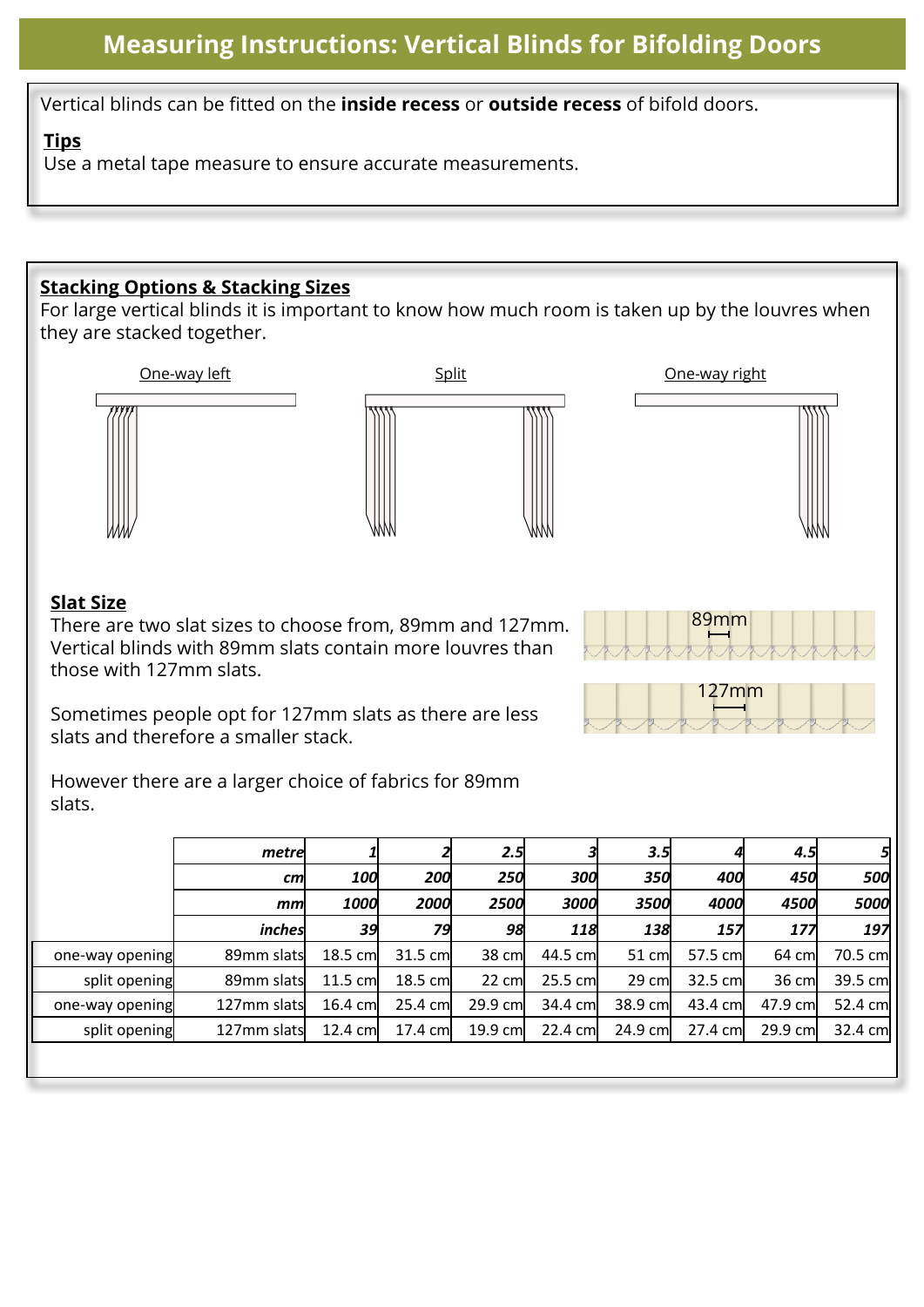### **Outside Recess**

This is a good option if you do not want to obstruct the glass with the blinds when they are open or the doors open inwards.

Fitting vertical blinds on the **outside recess** allows you to draw the blinds fully open past the door recess so the louvres sit over the walls rather than the door recess. Face fix brackets are needed for this fit.

## **Width**

When measuring the width you want the blind to be on the outside recess you need to consider the stacking depth. This will depend on the slats width, and the opening you have chosen.

Once you have measured the width at the top where the vertical blind track will be fitted, use the table below to determine the stacking depth. Check whether the stack is likely to fit in over the wall and whether that is suitable for you.

### **Drop**

Measure the drop from when the track will be fitted to where you want the fabric to finish. Measure at at least 4 points across the doors ans use the smallest drop. We recommend the fabric to finish an inch above the floor.